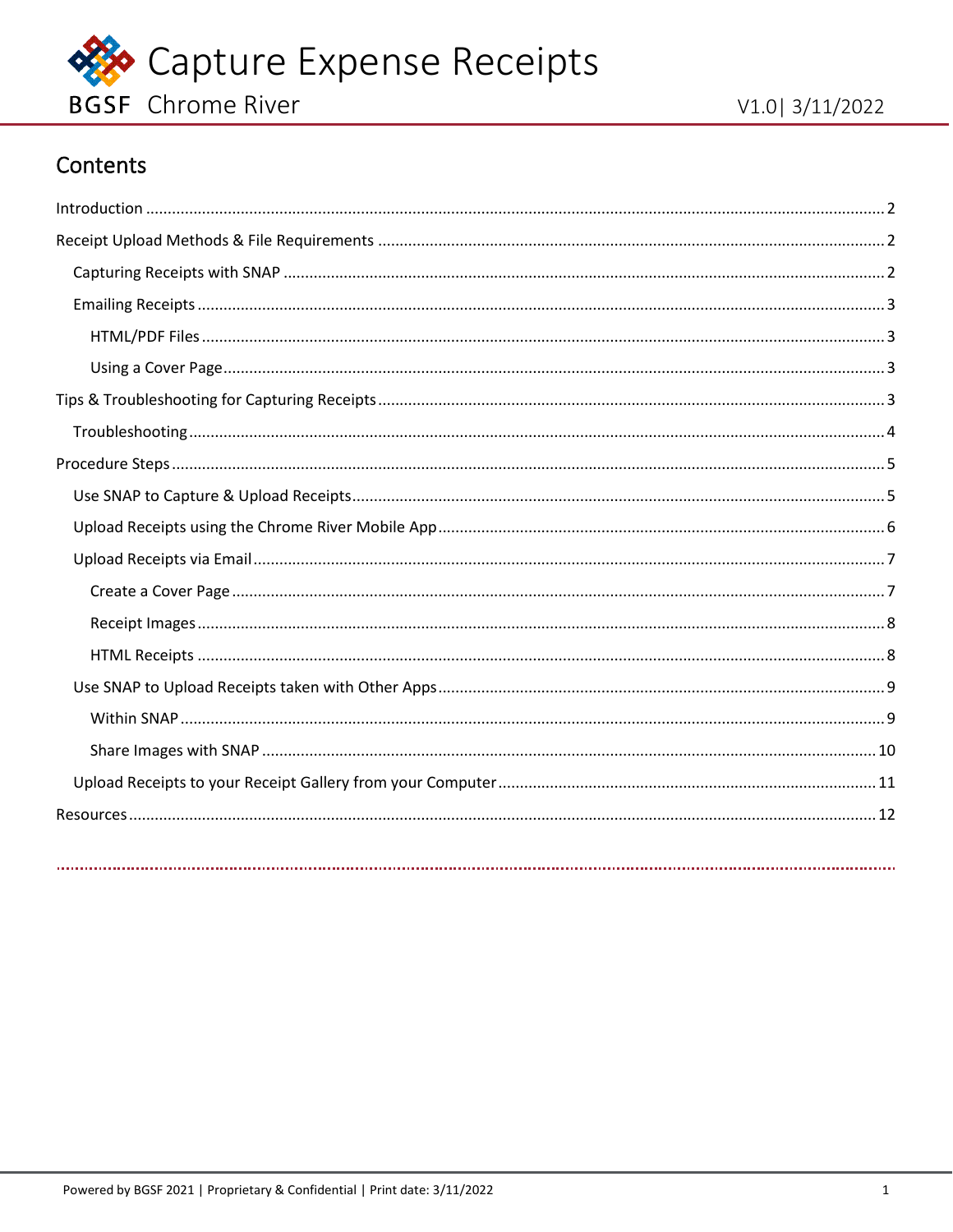

## <span id="page-1-0"></span>Introduction

When you add a Line Item to your Expense Report you must add a supporting receipt at the same time you create the item. Receipts can be captured using the following methods:

- Using the Chrome River desktop or mobile app
- Using the Chrome River SNAP app
- Via email

NOTE: You must download the Chrome River app and create an account to use it for creating expenses and attaching receipts. Follow the links below to download apps.

Review the job aid for [Creating and](#page-11-0)  [submitting an Expense Report](#page-11-0) for the steps to create the report.

| <b>Apps</b> |                          | <b>Links</b>   |
|-------------|--------------------------|----------------|
| R           | <b>Chrome River</b>      | iOS<br>Android |
| R           | <b>Chrome River SNAP</b> | iOS<br>Android |

## <span id="page-1-1"></span>Receipt Upload Methods & File Requirements

The requirements outlined below generally apply to all file types unless otherwise specified.

| <b>File Types</b>                                                                                        | <b>Requirements</b>                                                                                                                                                                                                                                                                                                  |  |  |
|----------------------------------------------------------------------------------------------------------|----------------------------------------------------------------------------------------------------------------------------------------------------------------------------------------------------------------------------------------------------------------------------------------------------------------------|--|--|
| JPG<br><b>PDF</b><br><b>PNG</b><br><b>OFD</b><br>TIFF<br>HEIC/HEIF (accepted only via Chrome River SNAP) | JPG and PNG images must be a minimum of 50kB<br>$\bullet$<br>No file may be greater than 10MB<br>$\bullet$<br>A single upload may not exceed 10MB (excluding<br>$\bullet$<br>email)<br>No more than 499 images can be uploaded in a single<br>$\bullet$<br><b>Expense Report</b><br>Email files may not exceed 100MB |  |  |

#### <span id="page-1-2"></span>Capturing Receipts with SNAP

The free Chrome River SNAP app enables you to take/store photos of receipts in the Receipt Gallery without having to store them on your phone, saving you valuable memory space. SNAP stores your images in the Receipt Gallery and uploads them to Chrome River when there is an internet connection.

SNAP can also be used to upload images taken with another app on your device, such as your camera.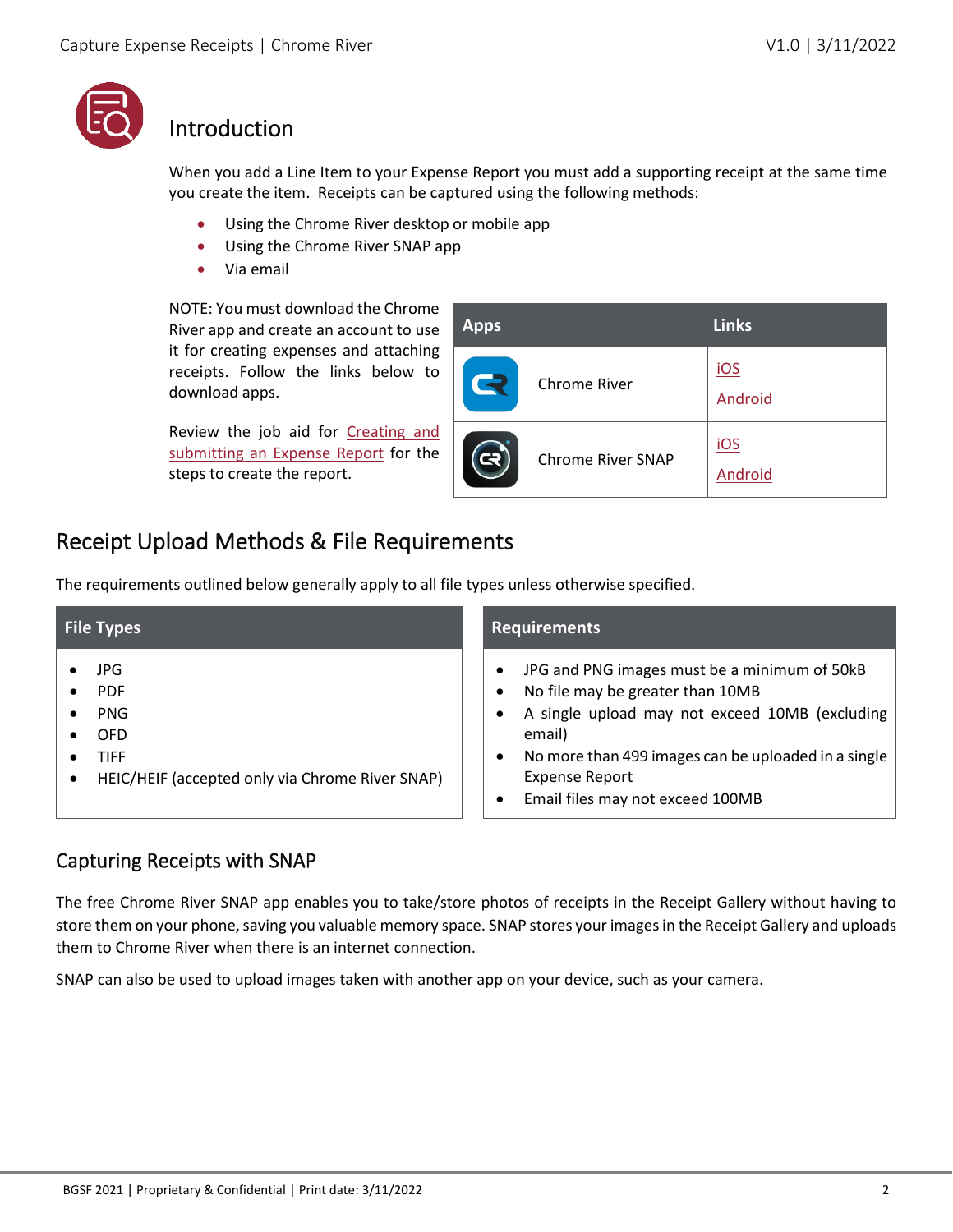#### <span id="page-2-0"></span>Emailing Receipts

Emailed receipts save to the offline section of E-Wallet and the Receipt Gallery. If you know the Expense Report ID, adding it in the Subject line enables you to upload the files directly to the report. Otherwise, emailed images will be stored as Line Items ready to be attached to a report. If emailing a pdf of multiple images, each image will create its own expense item. The email address used to send receipts must correspond to your Chrome River Expense account.

Uploading receipts by email enables you to bypass file size limitations on images uploaded through the application. It is also the only method for submitting images in TIFF format.

#### <span id="page-2-1"></span>HTML/PDF Files

If you received an HTML email confirmation or receipt, emailing it will convert it into a pdf with a corresponding expense transaction. The system will ignore your email signature and extract valid data from as many of the following criteria as possible:

- Amount
- **Currency**
- Item Type
- Date
- **Vendor**

NOTE: Your forwarded HTML receipt email *cannot* contain any attachments or the receipt will not convert/upload.

#### <span id="page-2-2"></span>Using a Cover Page

Using a Cover Page is helpful when you have a large quantity of receipts to upload. The cover page is associated with a specific Expense Report. Images emailed with a cover page automatically attach to the Expense Report.

NOTE: Any images already attached to the report will be overwritten by images you send with a cover page.

## <span id="page-2-3"></span>Tips & Troubleshooting for Capturing Receipts



Use these tips for a better experience with submitting receipts:

- Place a receipt on a white background prior to photographing it
- Place receipts in the same direction when photographing multiple receipts at once
- Ensure no other objects are captured in your photo
- Disable your flash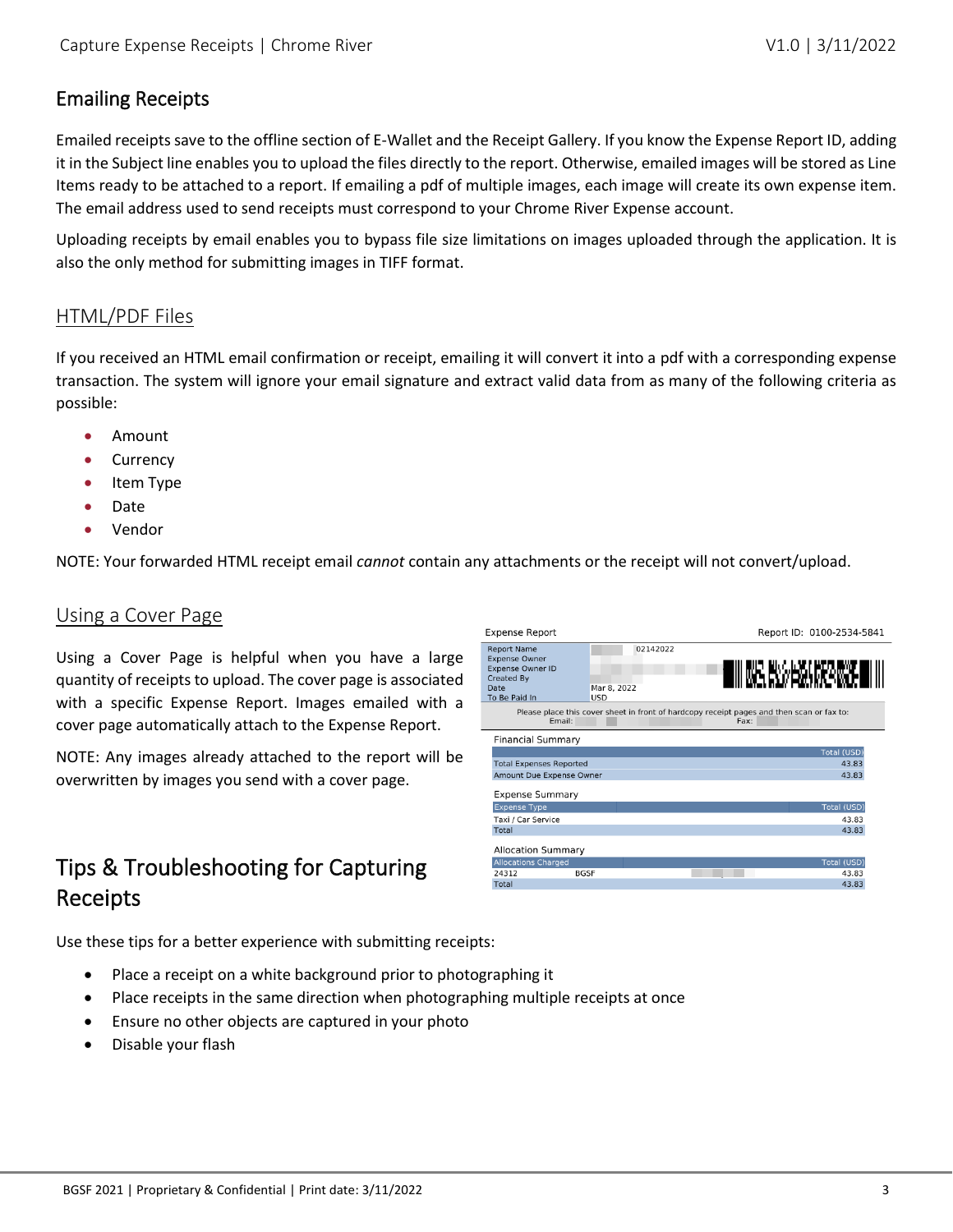### <span id="page-3-0"></span>Troubleshooting

Follow these tips when troubleshooting errors:

- Submission Fail: Emailed receipts trigger a confirmation email to confirm success/failure of the submission. Review the email for the specific reason for failure, such as no cover page or illegible QR code.
- Attachment Fail: If an image fails to properly attach, the system will return the file to you via email. If the file is smaller than 50kB or larger than 10 MB, it will not be included as an attachment in the email.
- QR Code Issues: If Chrome River may reject a file if it cannot read the QR code on your cover sheet. If a receipt is returned but appears to be properly formatted, ensure the QR code is clear and unobstructed. Re-scan or re-print the cover page at a higher resolution.

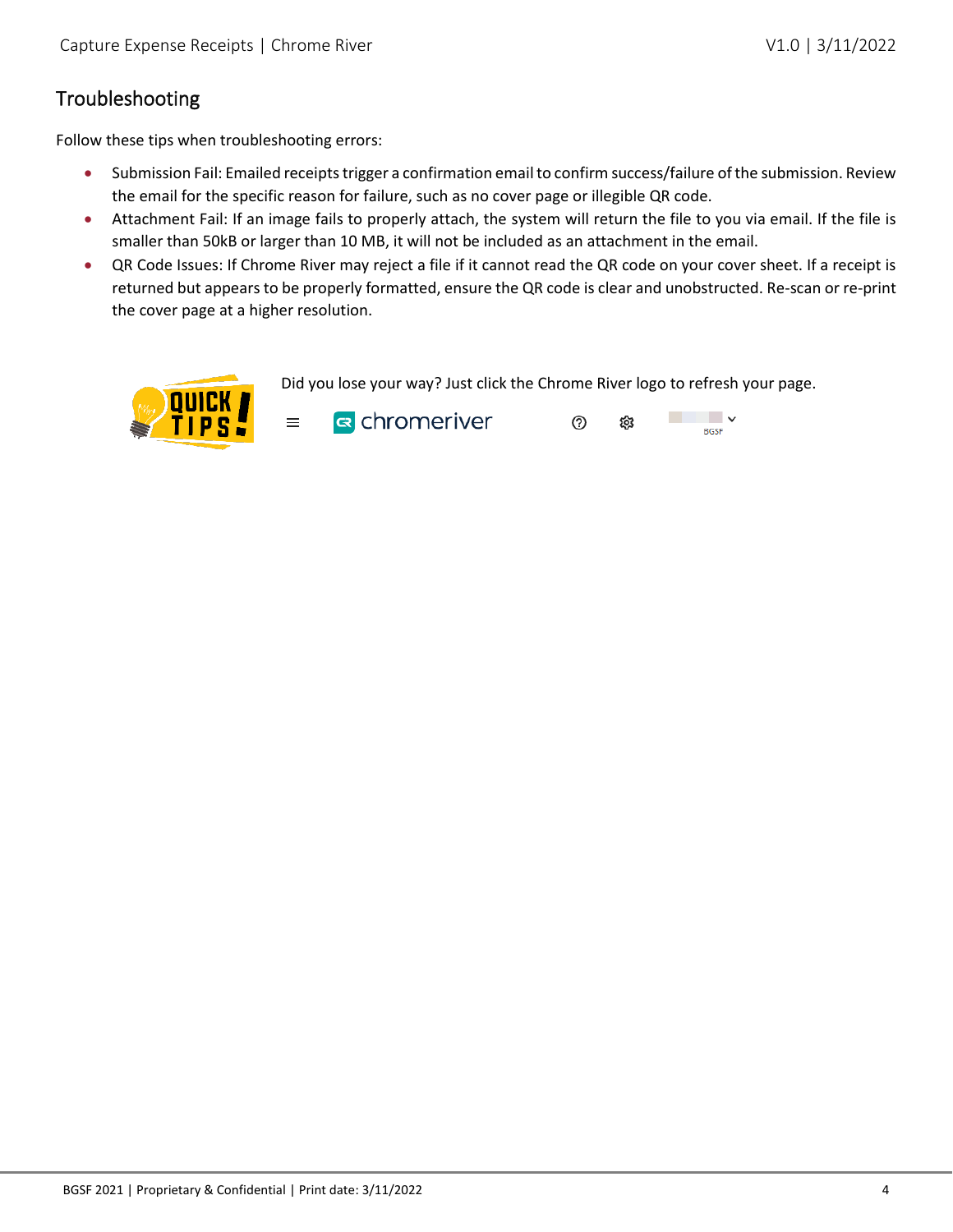

# <span id="page-4-0"></span>Procedure Steps

## <span id="page-4-1"></span>Use SNAP to Capture & Upload Receipts

| <b>Step</b>    | <b>Action</b>                                                                                                                                                           |  |  |
|----------------|-------------------------------------------------------------------------------------------------------------------------------------------------------------------------|--|--|
| 1              | $\mathbf{G}$<br>Locate and open CR SNAP app on your mobile device.                                                                                                      |  |  |
| $\overline{2}$ | Hold your device over the receipt and tap the Shutter button.<br>NOTE: You may wish to turn on/off the flash, as needed.                                                |  |  |
| 3              | Tap Add More Information to add an amount and description, if desired and<br>continue to step 5. Tap Upload to upload the receipt without an amount and<br>description. |  |  |
|                | <b>IGRIZATIO</b><br>3<br>Add more information (optional)<br><b>UPLOAD</b><br>Retake                                                                                     |  |  |
| 4              | Enter an Amount and Description, if desired.                                                                                                                            |  |  |
| 5              | Tap Upload if the image is in frame and in focus. A green checkmark indicates<br>successful upload.                                                                     |  |  |
|                | NOTE: Click Retry if the upload fails due to connectivity. Otherwise, your file will<br>upload when you have a stronger Wi-Fi connection.                               |  |  |
|                | ← Additional Information<br>How much is the receipt for?<br>4<br><b>USD</b><br>What's the purpose of the expense?<br>5<br><b>UPLOAD</b>                                 |  |  |
|                | <b>Return to Top</b>                                                                                                                                                    |  |  |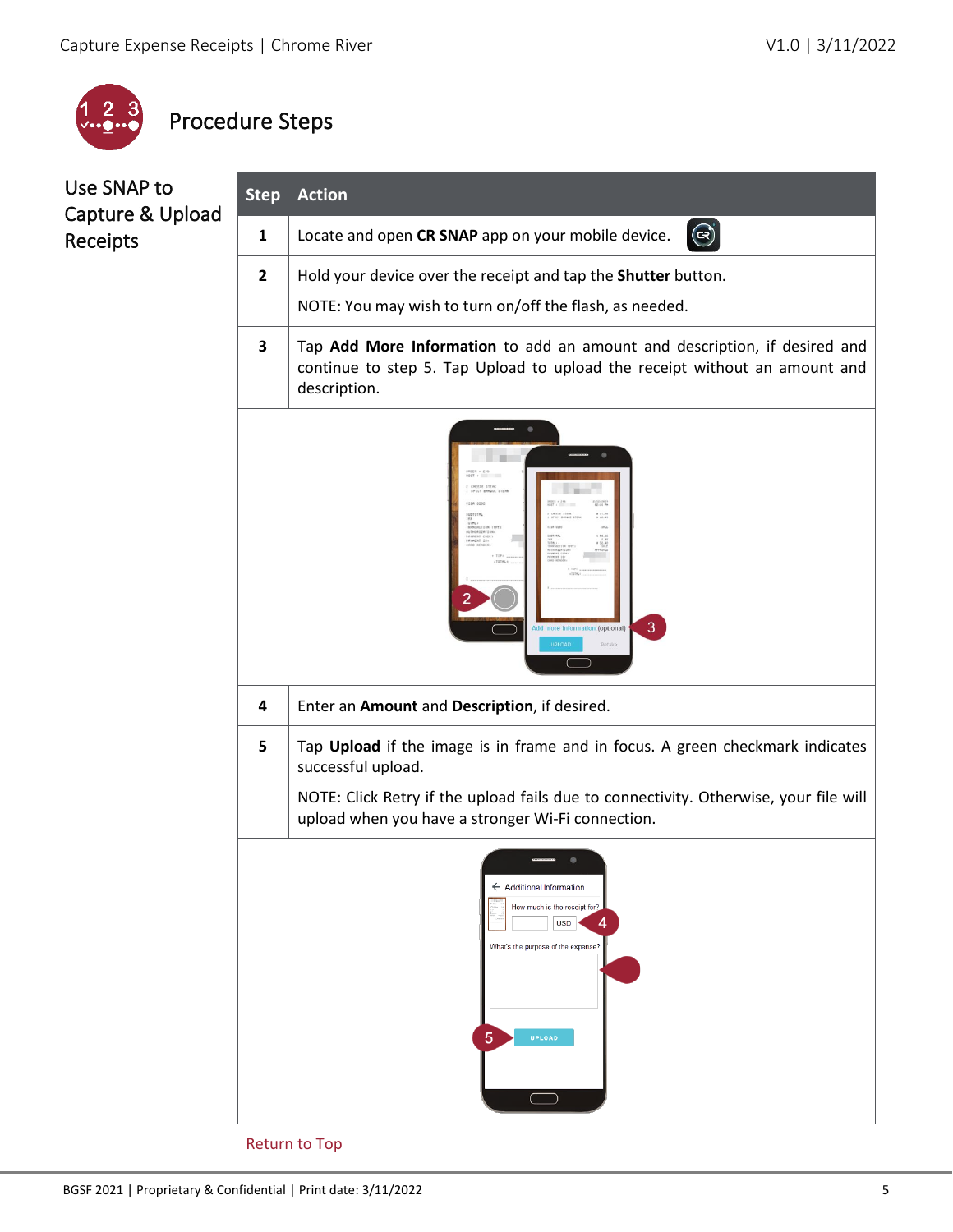## <span id="page-5-0"></span>Upload Receipts using the Chrome River Mobile App

| <b>Step</b>  | <b>Action</b>                                                                                                                                                                                               |  |  |  |
|--------------|-------------------------------------------------------------------------------------------------------------------------------------------------------------------------------------------------------------|--|--|--|
| $\mathbf{1}$ | Open the Chrome River app on your mobile device.<br>$\overline{\mathbf{R}}$                                                                                                                                 |  |  |  |
| 2            | Click the camera icon in the Expenses heading.                                                                                                                                                              |  |  |  |
| 3            | Select Take a Photo or Photo Library.                                                                                                                                                                       |  |  |  |
| 4            | Take a photo or select one from your Photo Gallery. The photo will automatically<br>upload to Chrome River. You will receive a confirmation message upon success.                                           |  |  |  |
|              | NOTE: To limit space, photos taken with the Chrome River app are not stored in<br>your device's photo gallery. Ensure the photos has uploaded successfully and<br>legibly prior to discarding any receipts. |  |  |  |
|              | 5:53 PM<br>421%1<br>$\mathsf{C}$<br>≡<br>ı<br><b>Dashboard</b><br>$\overline{\mathbf{c}}$<br>$\bullet$<br>Expenses<br>$\cup$<br>Pre-Approval<br><b>Take Photo</b><br>Photo Library<br>Browse<br><br>Cancel  |  |  |  |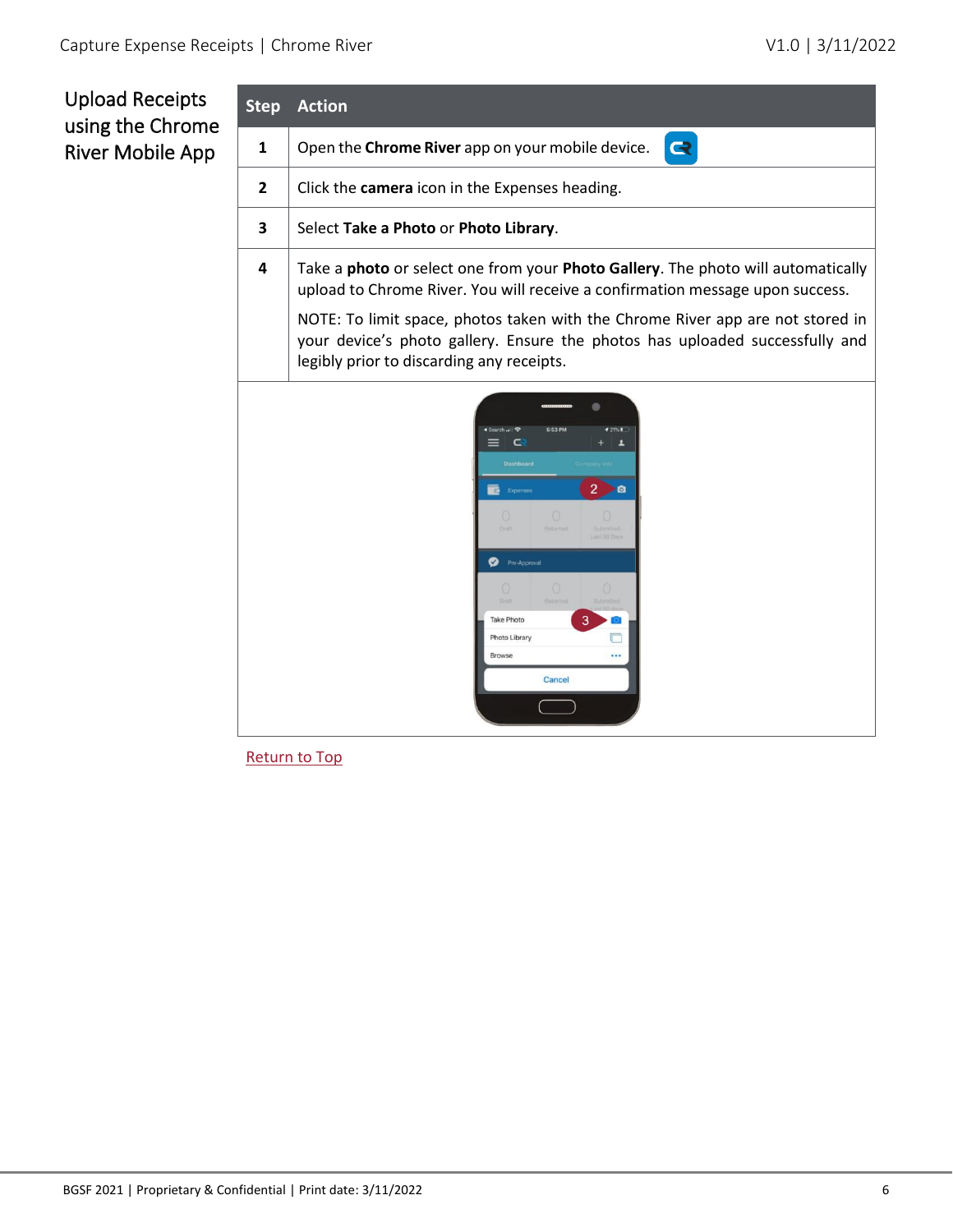## <span id="page-6-1"></span><span id="page-6-0"></span>Upload Receipts via Email

**Step Action**

*Create a Cover Page (steps 1 - 5):*

- **1** Log into Chrome River and open the **Expense Report**. Review Create & Submit an [Expense Report](#page-11-0) if you need help with this step.
- **2** Expand the **PDF** button and select **Cover Page**. The cover page will open in a new window. for you to print or save.

|                                                                                                                                            | <b>R</b> chromeriver<br>$\equiv$                                                                                                                      |                                                      | ⑦<br>છેડે             | <b>BGSF</b>                                                                               |        |
|--------------------------------------------------------------------------------------------------------------------------------------------|-------------------------------------------------------------------------------------------------------------------------------------------------------|------------------------------------------------------|-----------------------|-------------------------------------------------------------------------------------------|--------|
|                                                                                                                                            | <b>Drafts</b><br>02142022<br>02/14<br>010025345841                                                                                                    | ₹<br>B<br>43.83<br>$\cup$ <sub>5D</sub> $\checkmark$ | <b>Delete</b><br>Open | $\overline{2}$<br><b>PDF</b><br>Cover Page<br>Full Report                                 | Submit |
|                                                                                                                                            | 03/04<br>010025574889                                                                                                                                 | 0.00<br>$\checkmark$                                 |                       | Full Report with Notes &<br>Receipts<br>Full Report with Receipts<br><b>View Receipts</b> |        |
| 3                                                                                                                                          | Print or Save the cover page.                                                                                                                         |                                                      |                       |                                                                                           |        |
| 4                                                                                                                                          | Add your receipts behind the cover page to create a receipt packet.                                                                                   |                                                      |                       |                                                                                           |        |
| 5<br>Email the packet to the email address indicated on the cover page. Chrome River<br>will attach them to the indicated Expense Report.  |                                                                                                                                                       |                                                      |                       |                                                                                           |        |
|                                                                                                                                            | <b>Expense Report</b>                                                                                                                                 |                                                      |                       | Report ID: 0100-2534-5841                                                                 |        |
|                                                                                                                                            | 02142022<br><b>Report Name</b><br><b>Expense Owner</b><br><b>Expense Owner ID</b><br>Created By<br>Date<br>Mar 8, 2022<br>To Be Paid In<br><b>USD</b> |                                                      |                       |                                                                                           |        |
| Please place this cover sheet in front of hardcopy receiting pages and then scan or fax to:<br>@ca1.chromeriver.com<br>Email:<br>5<br>Fax: |                                                                                                                                                       |                                                      |                       |                                                                                           |        |
| <b>Financial Summary</b><br>Tot <sup>1</sup> (USD                                                                                          |                                                                                                                                                       |                                                      |                       |                                                                                           |        |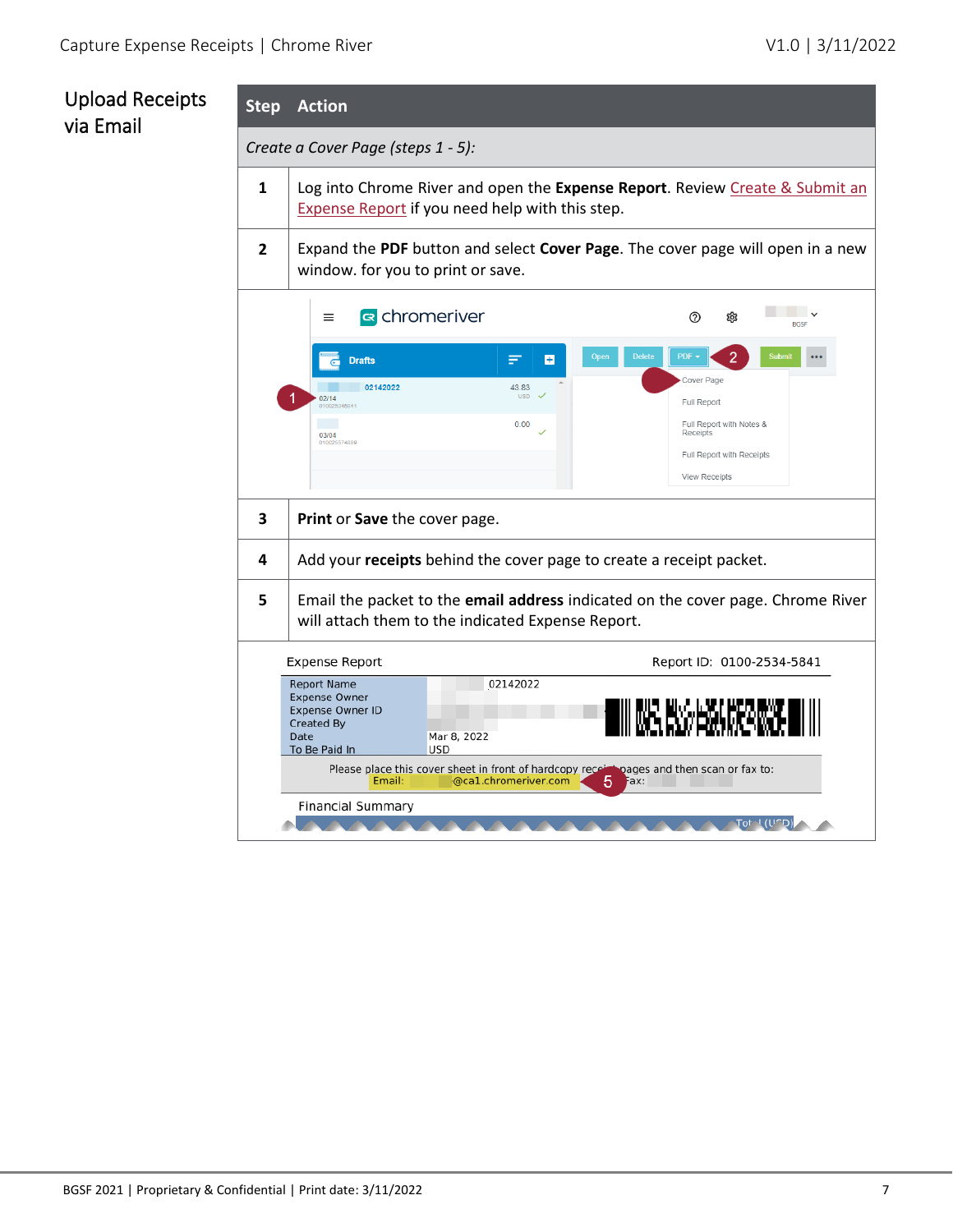#### <span id="page-7-0"></span>Upload Receipts via Email (cont.)

| Upload Receipts via<br>Email (cont.) | <b>Step</b>                   | <b>Action</b>                                                                                                                                                       |                                                                                                                                                                                                            |  |  |
|--------------------------------------|-------------------------------|---------------------------------------------------------------------------------------------------------------------------------------------------------------------|------------------------------------------------------------------------------------------------------------------------------------------------------------------------------------------------------------|--|--|
|                                      | Receipt Images (steps 6 - 8): |                                                                                                                                                                     |                                                                                                                                                                                                            |  |  |
|                                      | $\bf 6$                       | Start a new email and enter receipt@ca1.chromeriver.com in the To field.                                                                                            |                                                                                                                                                                                                            |  |  |
|                                      |                               |                                                                                                                                                                     | NOTE: The cover page may specify a different To email address. Use the indicated<br>email address, when applicable.                                                                                        |  |  |
|                                      | $\overline{\mathbf{z}}$       | Compose your email in the following manner:                                                                                                                         |                                                                                                                                                                                                            |  |  |
|                                      |                               | Element                                                                                                                                                             | Action                                                                                                                                                                                                     |  |  |
|                                      |                               | From                                                                                                                                                                | Ensure the email address you are sending from is associated with<br>your Chrome River Expense account.                                                                                                     |  |  |
|                                      |                               | Subject                                                                                                                                                             | Enter the amount of the expense (without symbols). If you do not<br>put the expense amount in the Subject line, the amount will be 0.00<br>when the expense appears in Chrome River online.                |  |  |
|                                      |                               | Body                                                                                                                                                                | Enter a description of the expense.                                                                                                                                                                        |  |  |
|                                      | 8                             |                                                                                                                                                                     | Attach the image(s) of your receipt(s) to the email and click Send. Your images will<br>appear separately in your Receipt Gallery in Chrome River.                                                         |  |  |
|                                      |                               |                                                                                                                                                                     | NOTE: If you upload multiple images in a single PDF file, each image will create its<br>own expense item. However, if the multiple receipt PDF contains any text, it will<br>create a single expense item. |  |  |
|                                      |                               | HTML Receipts (steps 9 - 12):                                                                                                                                       |                                                                                                                                                                                                            |  |  |
|                                      | 9                             | Forward the receipt email to receipt@ca1.chromeriver.com. Ensure the email<br>address you are sending from is associated with your Chrome River Expense<br>account. |                                                                                                                                                                                                            |  |  |
|                                      | 10                            |                                                                                                                                                                     | Replace the Subject line with the amount and currency code $(\xi)$ or the Report ID.                                                                                                                       |  |  |
|                                      | 11                            |                                                                                                                                                                     | Enter #note at the beginning of the body. This directs the system to include the<br>first 1,500 characters of your message in the Description field of the resulting                                       |  |  |

[Return to Top](#page-0-0)

**12** Click **Send**.

<span id="page-7-1"></span>expense item.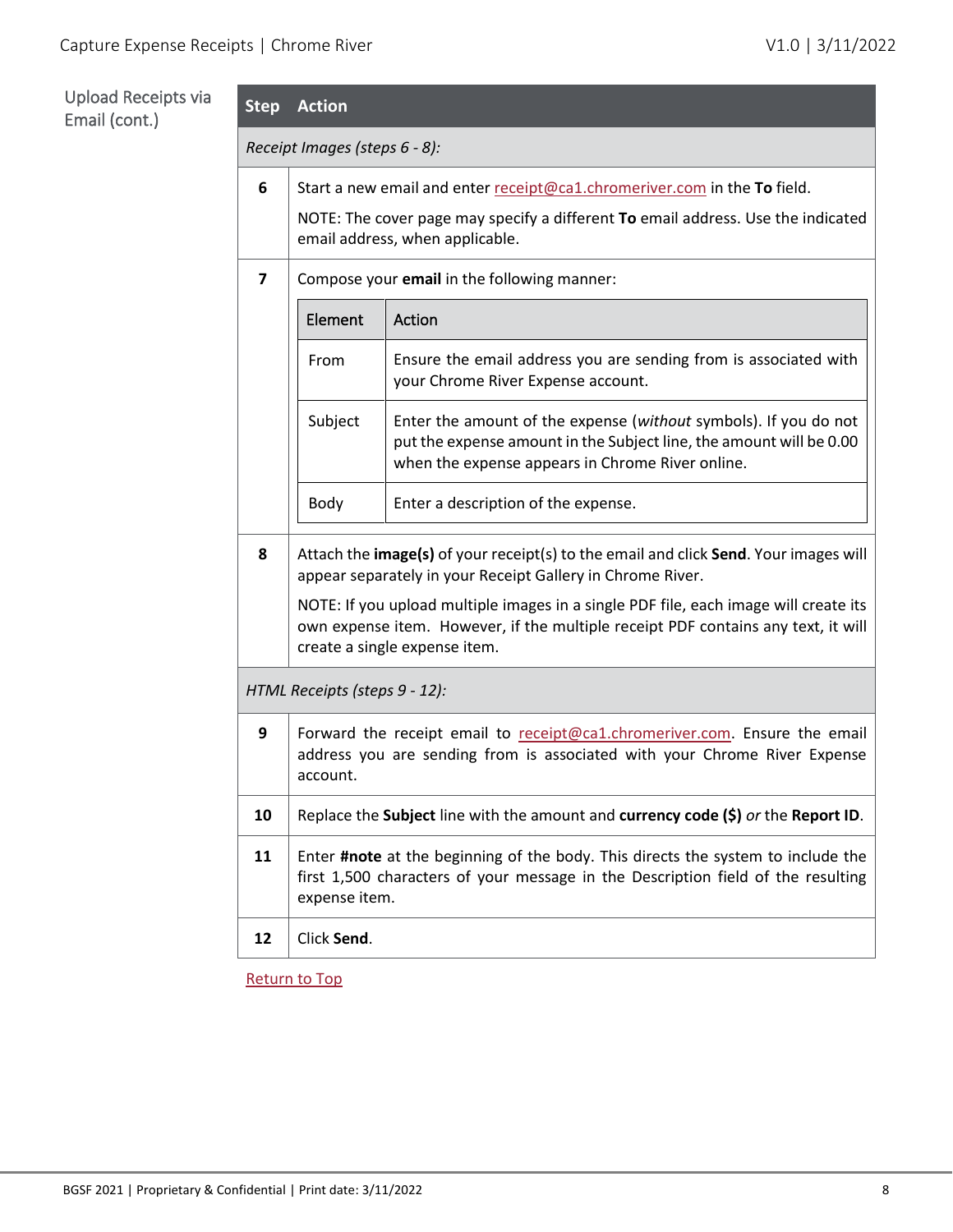<span id="page-8-1"></span><span id="page-8-0"></span>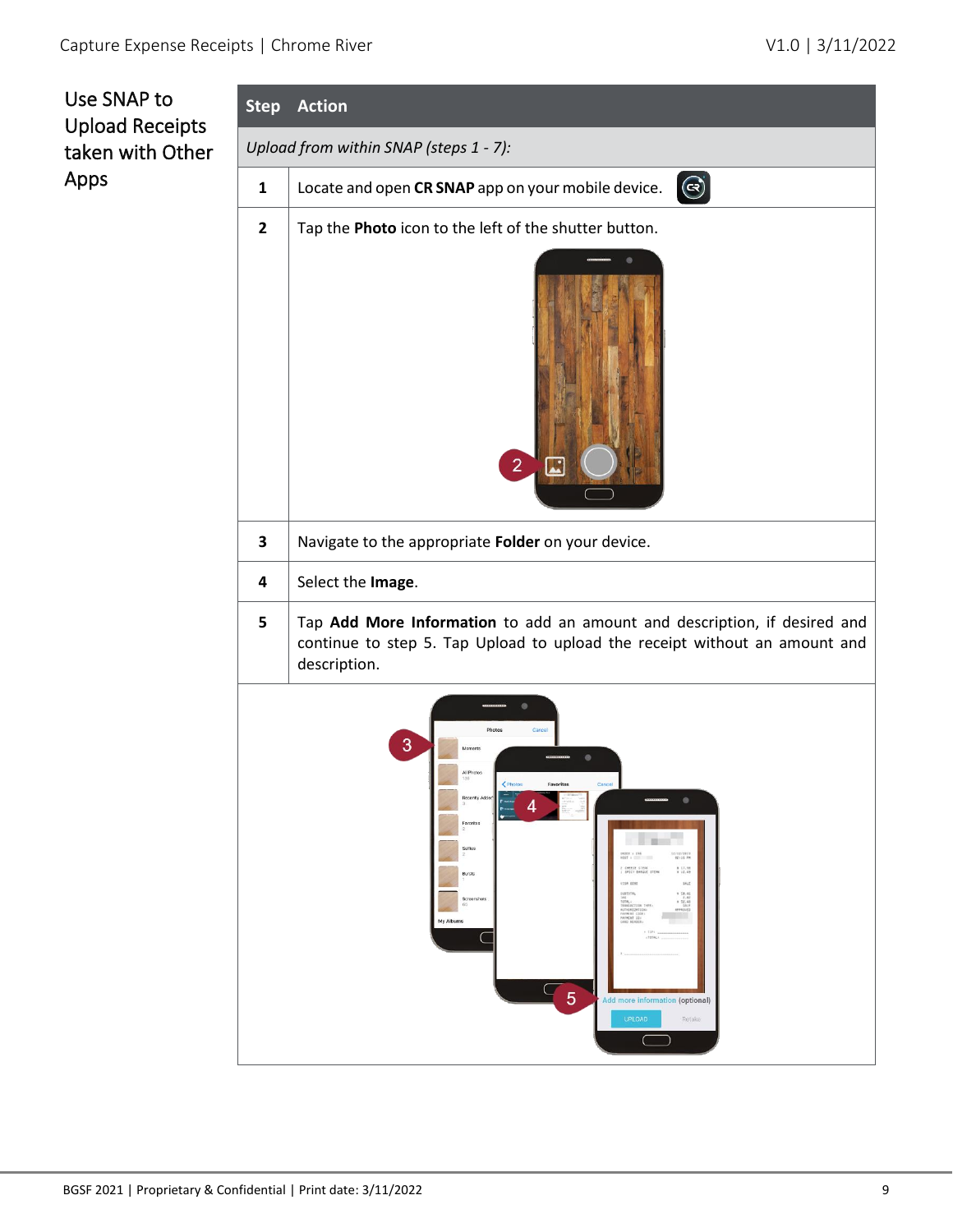<span id="page-9-0"></span>Use SNAP to Upload Receipts taken with Other Apps (cont.)

| <b>Step</b>                    | <b>Action</b>                                                                                                                             |  |  |  |
|--------------------------------|-------------------------------------------------------------------------------------------------------------------------------------------|--|--|--|
| 6                              | Enter an Amount and Description, if desired.                                                                                              |  |  |  |
| 7                              | Tap Upload if the image is in frame and in focus. A green checkmark indicates<br>successful upload.                                       |  |  |  |
|                                | NOTE: Click Retry if the upload fails due to connectivity. Otherwise, your file will<br>upload when you have a stronger Wi-Fi connection. |  |  |  |
|                                | ← Additional Information<br>How much is the receipt for?<br>6<br><b>USD</b><br>What's the purpose of the expense?<br><b>UPLOAD</b>        |  |  |  |
|                                | Share images with SNAP (steps 8 - 11):                                                                                                    |  |  |  |
| 8                              | Open the Photo Gallery on your device and select the receipt image file(s) you<br>want to upload.                                         |  |  |  |
| 9                              | Tap the <b>Share</b> icon.                                                                                                                |  |  |  |
| 10                             | Tap the CR SNAP icon.                                                                                                                     |  |  |  |
| 11                             | Tap Upload. The image you took with your device will be uploaded to your Receipt<br>Gallery.                                              |  |  |  |
| <b>CR SNAF</b><br>UPLOAD<br>11 |                                                                                                                                           |  |  |  |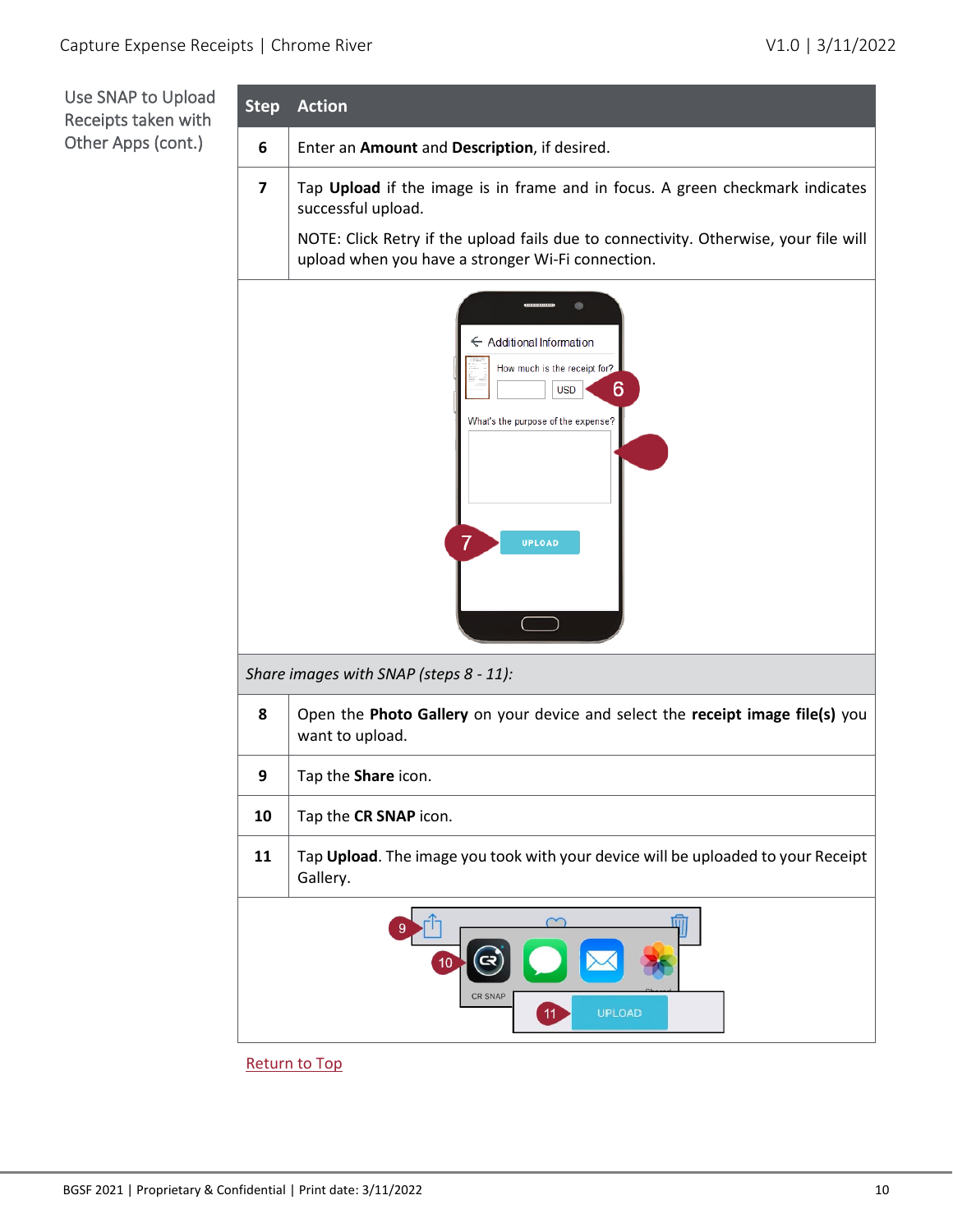<span id="page-10-0"></span>